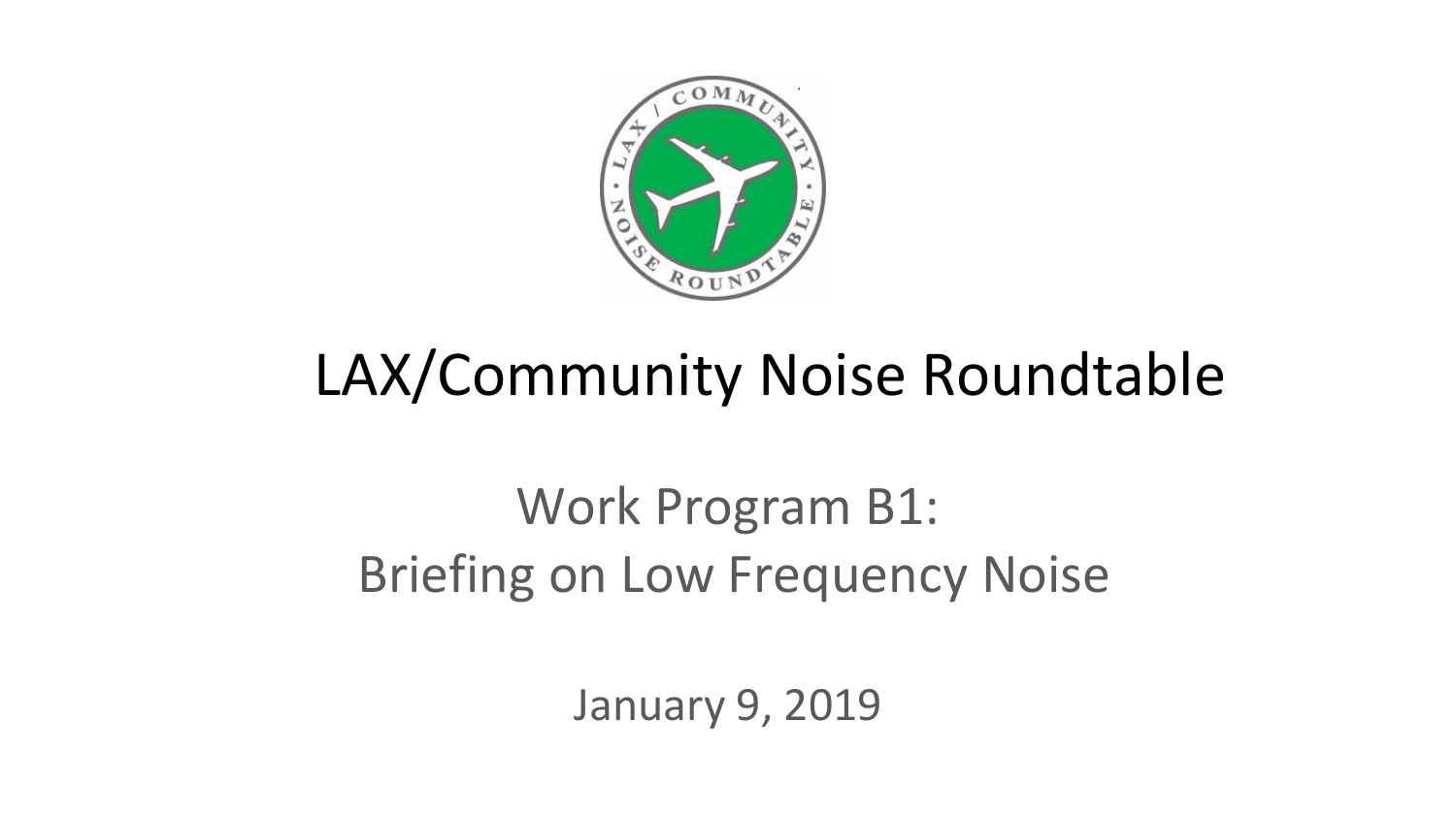

Low Frequency Noise (LFN) has been on the Roundtable's Work Program since the early 2000s

- The Work Program Impact Description for Item B1 states that LFN ". . . affects numerous communities, including ones located miles away from LAX. LFN travels far distances and is invisible to structures, so is very difficult to mitigate via sound insulation."
- LFN is considered by the Roundtable to be a "Global issue affecting all sectors"
- The Roundtable assigned Item B1 a high priority (5 on a scale from 1 to 5)

The purpose of this presentation is to provide a brief review and update on this Work Program Item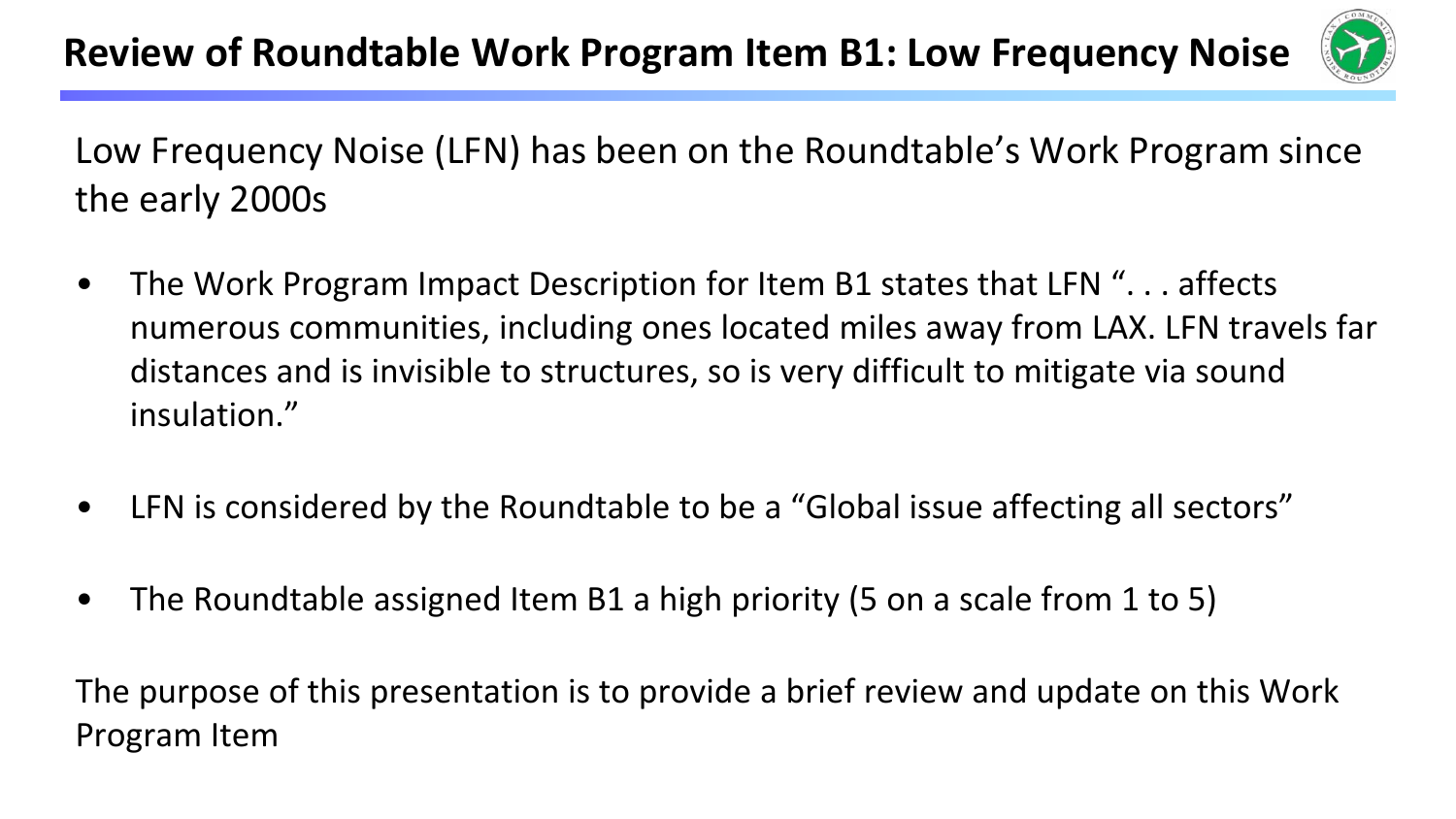

Over the past 19 years, the Roundtable has received several presentations on LFN, which is typically associated with the start-of-takeoff-roll noise (aka "back blast" noise) and thrust-reverser noise

- In the summer of 2004, the full Roundtable and the Noise Subcommittee received two technical presentations from Mr. Sanford Fidell of Fidell & Associates on LFN
- In 2004, the LAX Roundtable sent letters to the FAA's Center for Excellence for Aircraft Noise and Aviation Emissions Mitigation and the Transportation Research Board requesting that both entities conduct further research on the topic of LFN; suggesting that noise metrics and thresholds of significance be developed to address the LFN issue
- On February 18, 2010, LAWA initiated LFN data collection using its Airport Noise and Operations Management System (ANOMS)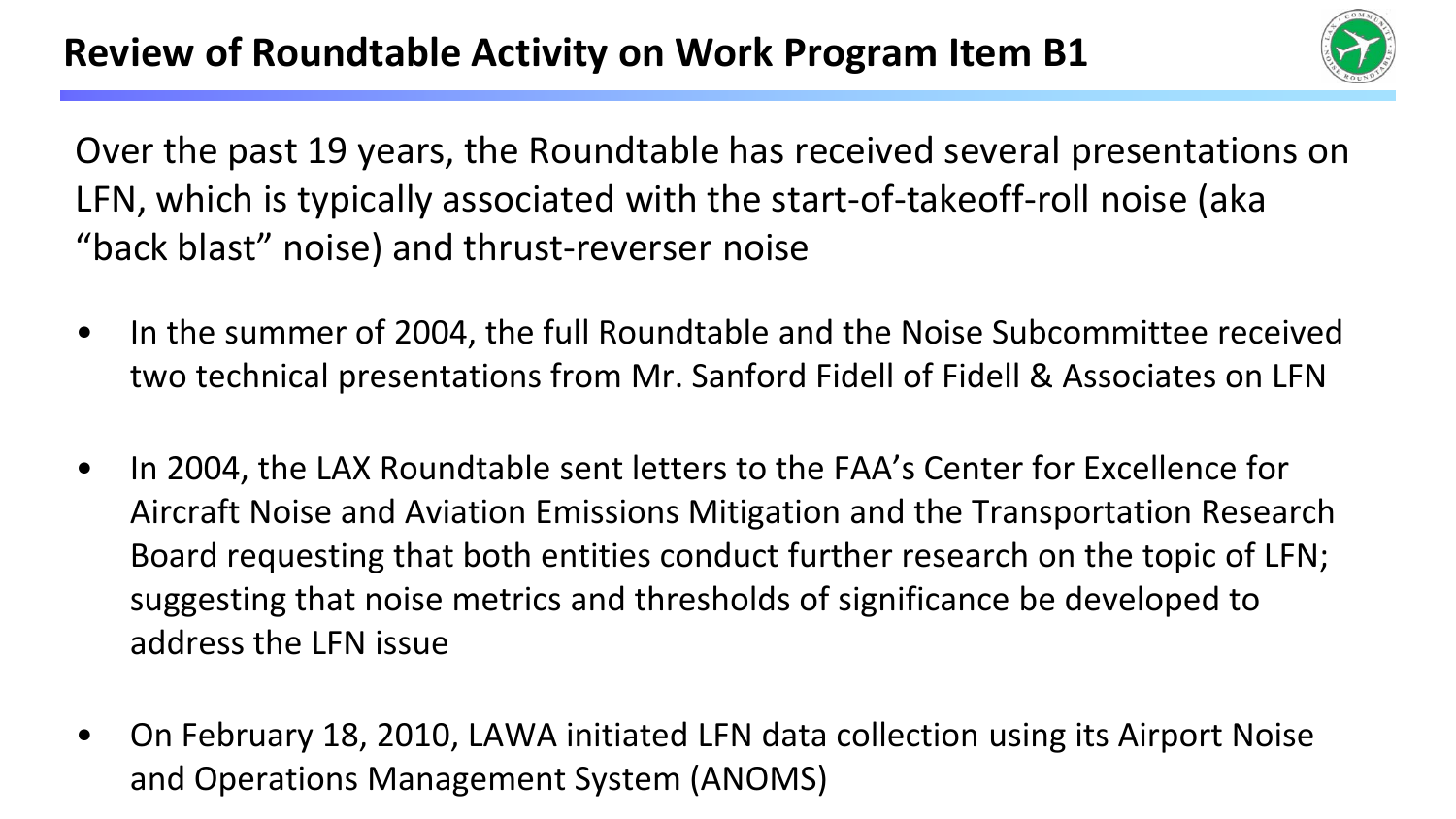### **Review of Roundtable Activity on Work Program Item B1 (cont.)**



- In September 2010, HMMH provided a presentation on LFN including a summary report on the Partnership for AiR Transportation Noise and Emissions Reduction's (PARTNER) 2007 LFN Study
- Also in September 2010, LAWA presented the LFN data received from LAWA's ANOMS
	- Initial review of those data indicated that noise monitors that were closer to the aircraft register more LFN events than those that were farther away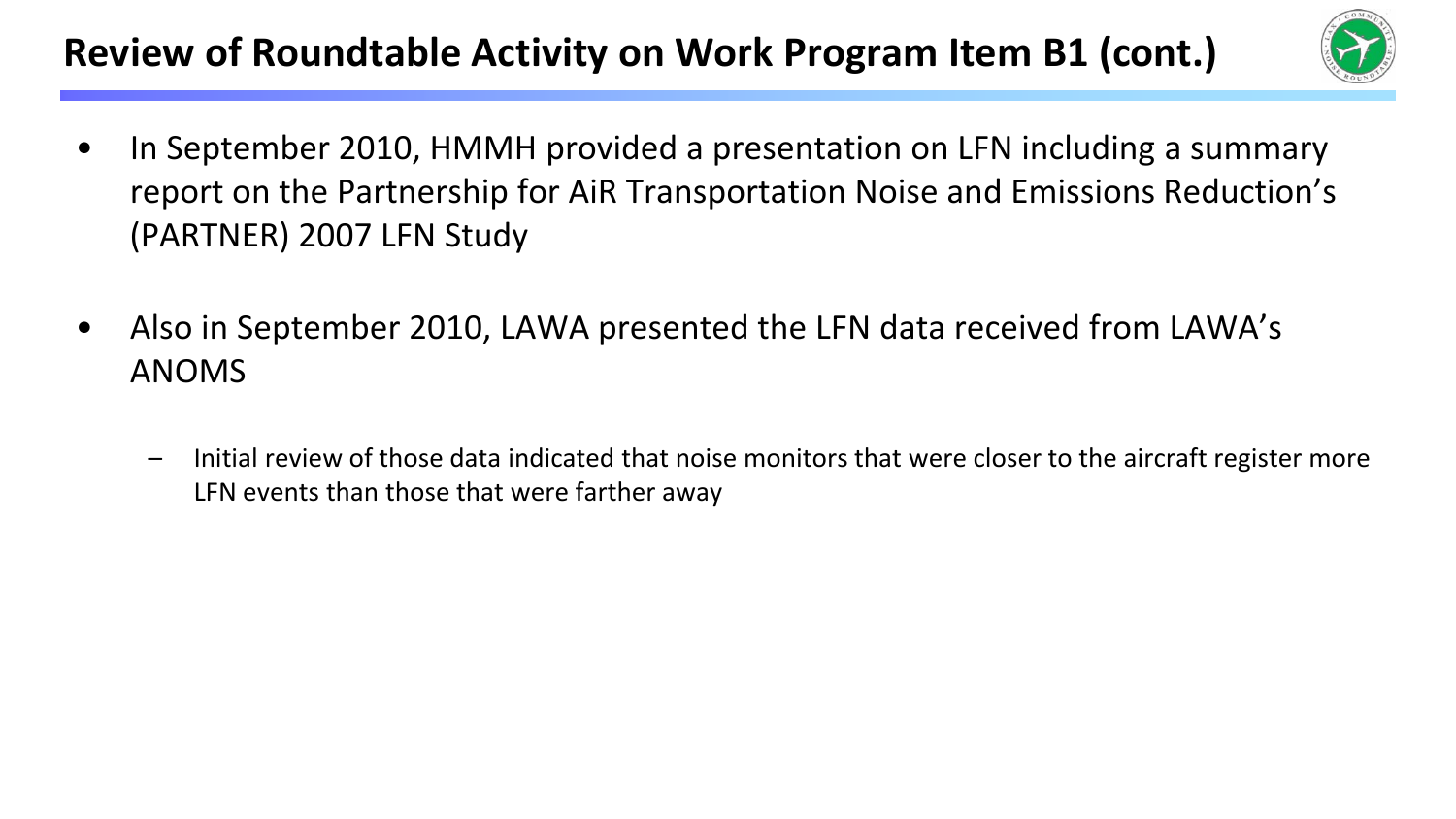

Communities near other airports share similar LFN concerns, which resulted in research, suggested noise metrics, and recommended mitigation measures

- In 1998, the Maryland Aviation Administration conducted LFN measurements and conducted resident surveys near Baltimore-Washington International Airport (BWI)
- Since the 2000s, San Francisco International Airport (SFO) and the SFO Airport/Community Roundtable have funded several LFN studies
- In 2000, the Metropolitan Airports Commission (MAC) in Minneapolis-St. Paul funded work by an "expert panel" to examine LFN and make mitigation recommendations
- As described above, PARTNER concluded its LFN Study in April 2007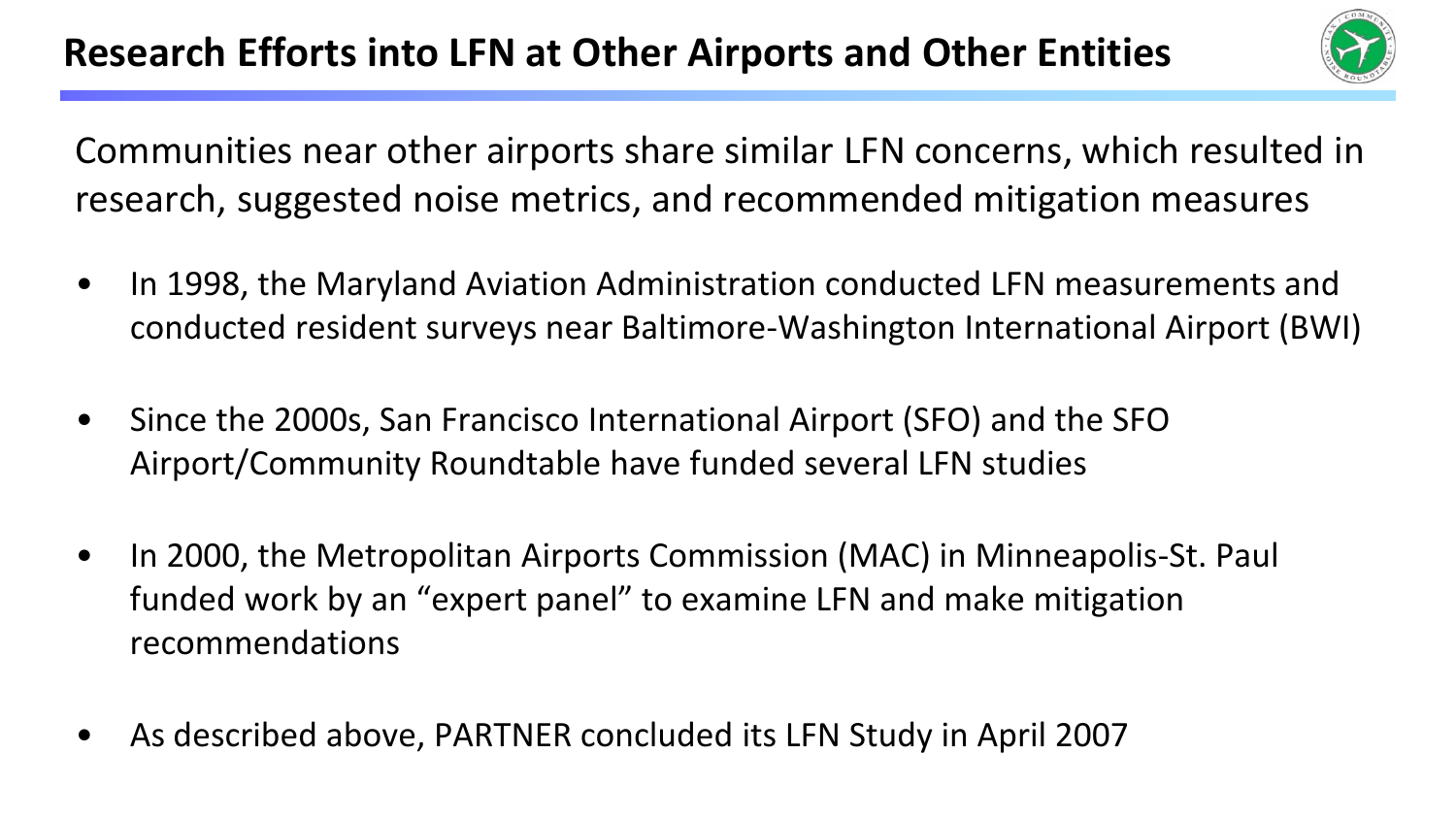

In September of 2001, Wyle Acoustics Group published, "*Status of Low-Frequency Aircraft Noise Research and Mitigation*" for San Francisco International Airport. The objective of the report was:

"... to provide a comprehensive review of backblast noise  $-$  how it is generated, how it propagates, how it can be mitigated, and where future study efforts and demonstration projects should be directed. The complete process is examined in order to fully understand why certain mitigation measures will work, and why some will not work, so that any current misunderstandings can be put to rest."

The Wyle report covered many of the key LFN concepts that still apply today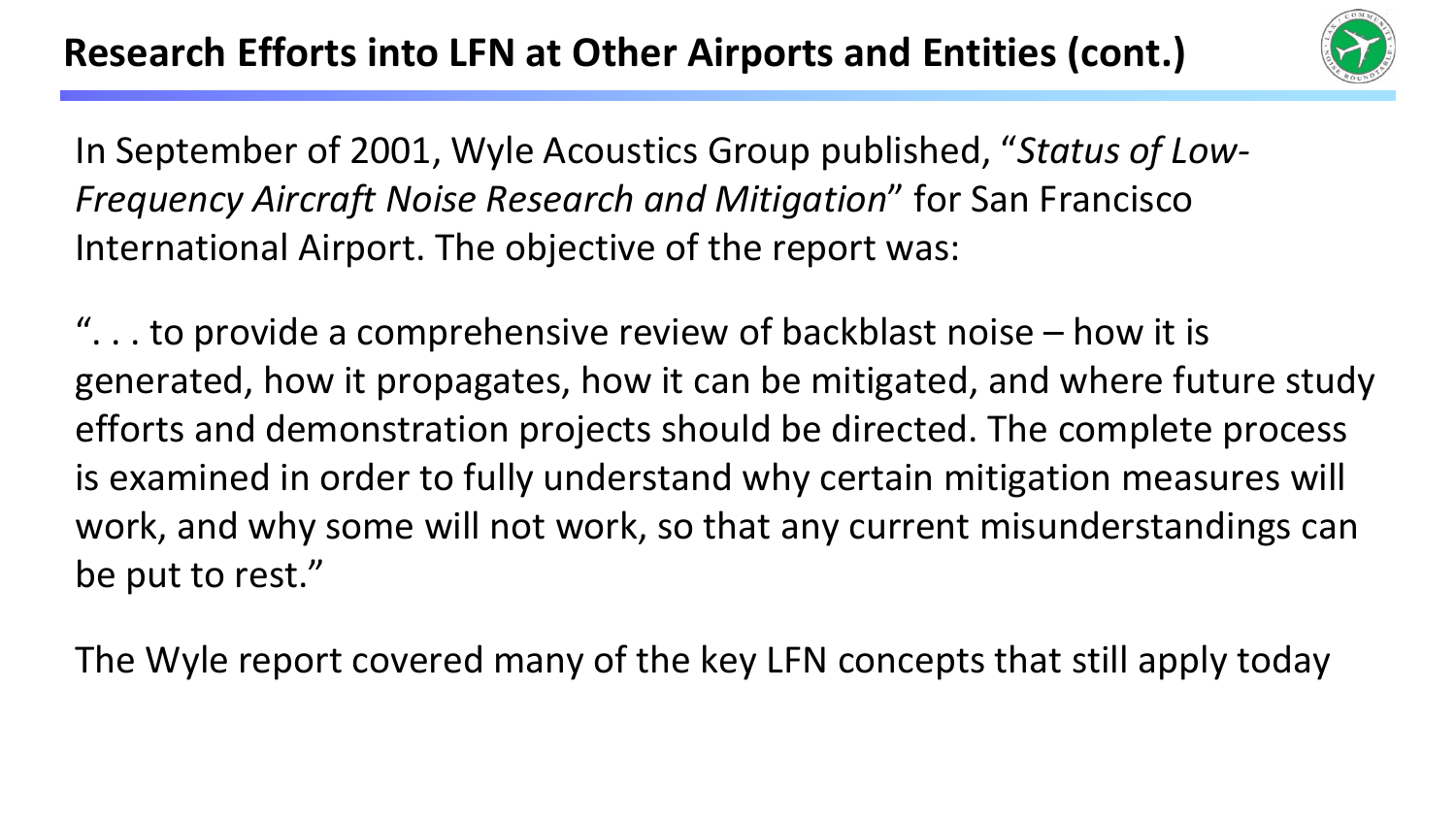#### **Comparison of the A- and C-Weighting Frequency Networks**





Source: Wyle Report WR 01-21, *Status of Low-Frequency Aircraft Noise Research and Mitigation*, September 2001.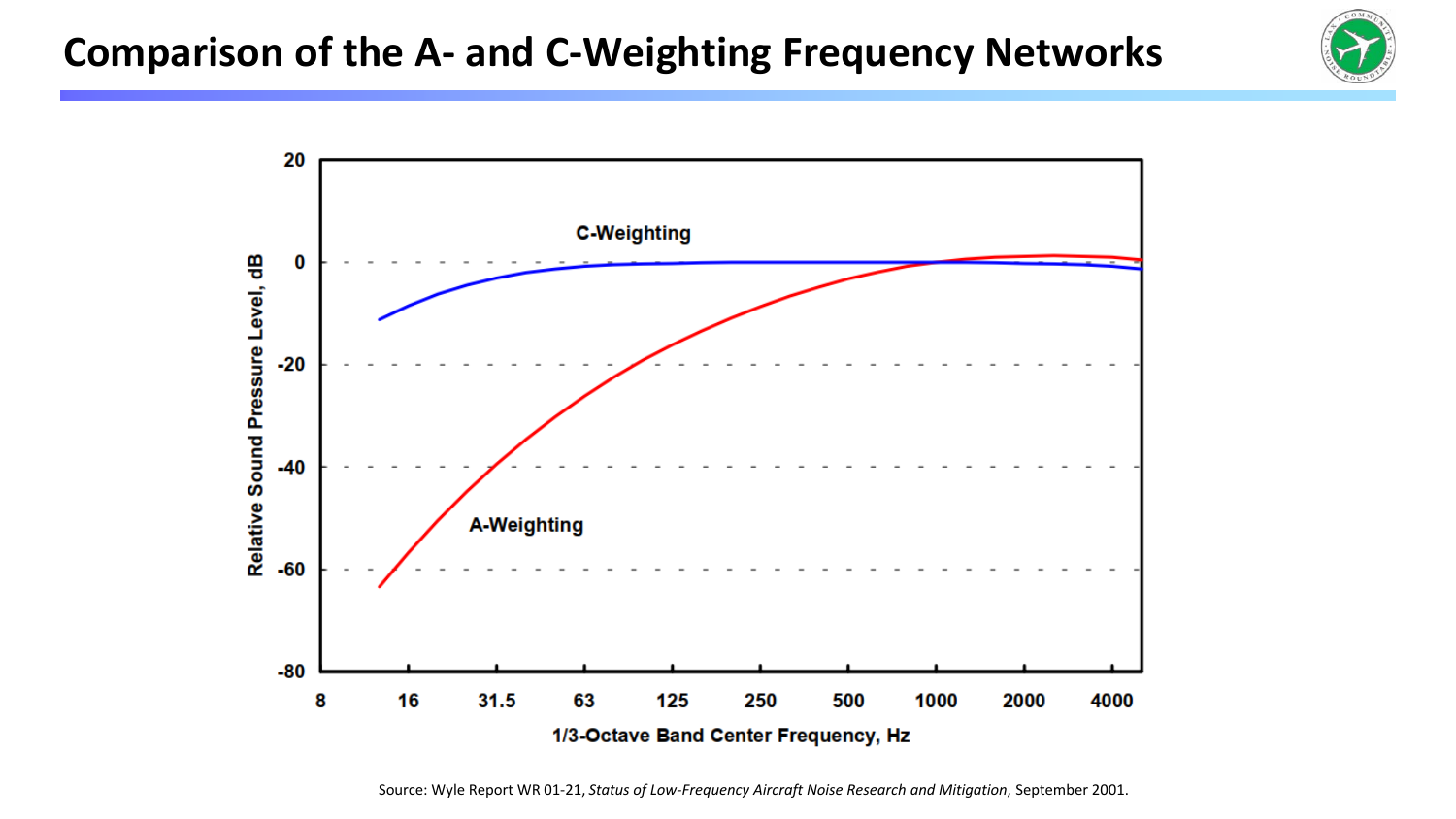#### **Example of a Typical Backblast Noise Spectrum**





Source: Wyle Report WR 01-21, *Status of Low-Frequency Aircraft Noise Research and Mitigation*, September 2001.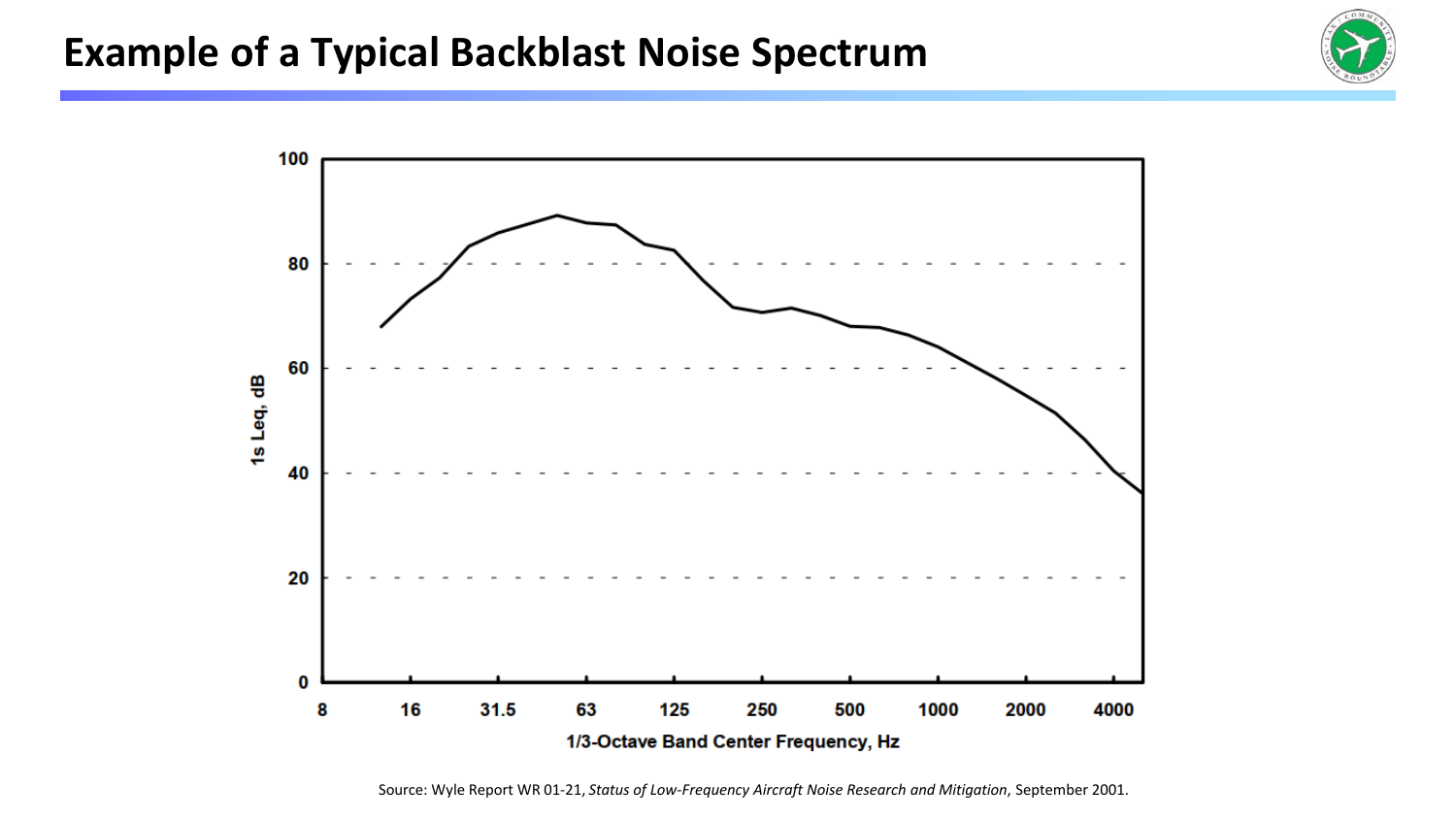



Source: Wyle Report WR 01-21, *Status of Low-Frequency Aircraft Noise Research and Mitigation*, September 2001.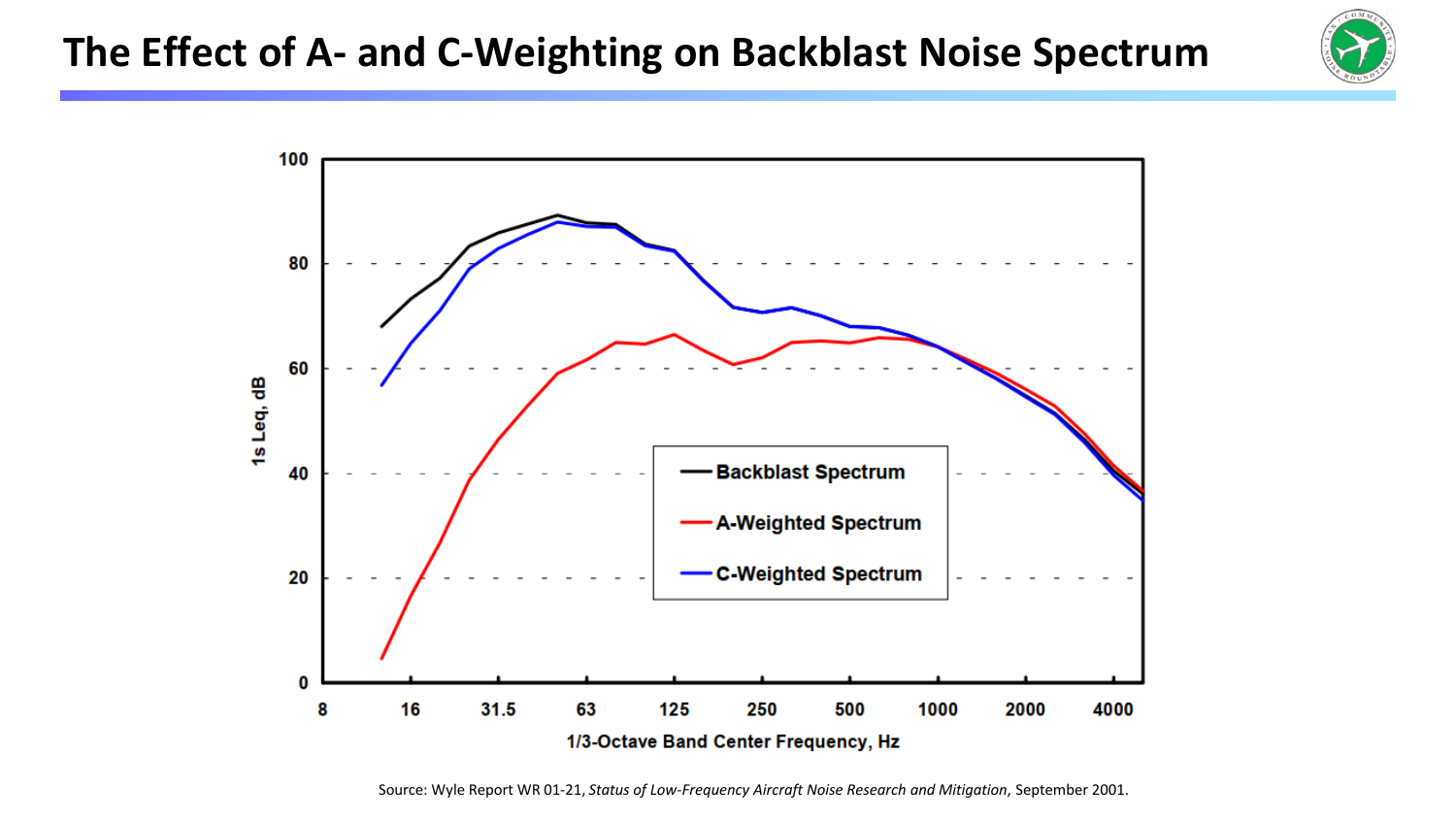#### **Directivity Patterns for a JT8D Engine at 100 Hz and 1000 Hz**





Source: Wyle Report WR 01-21, *Status of Low-Frequency Aircraft Noise Research and Mitigation*, September 2001.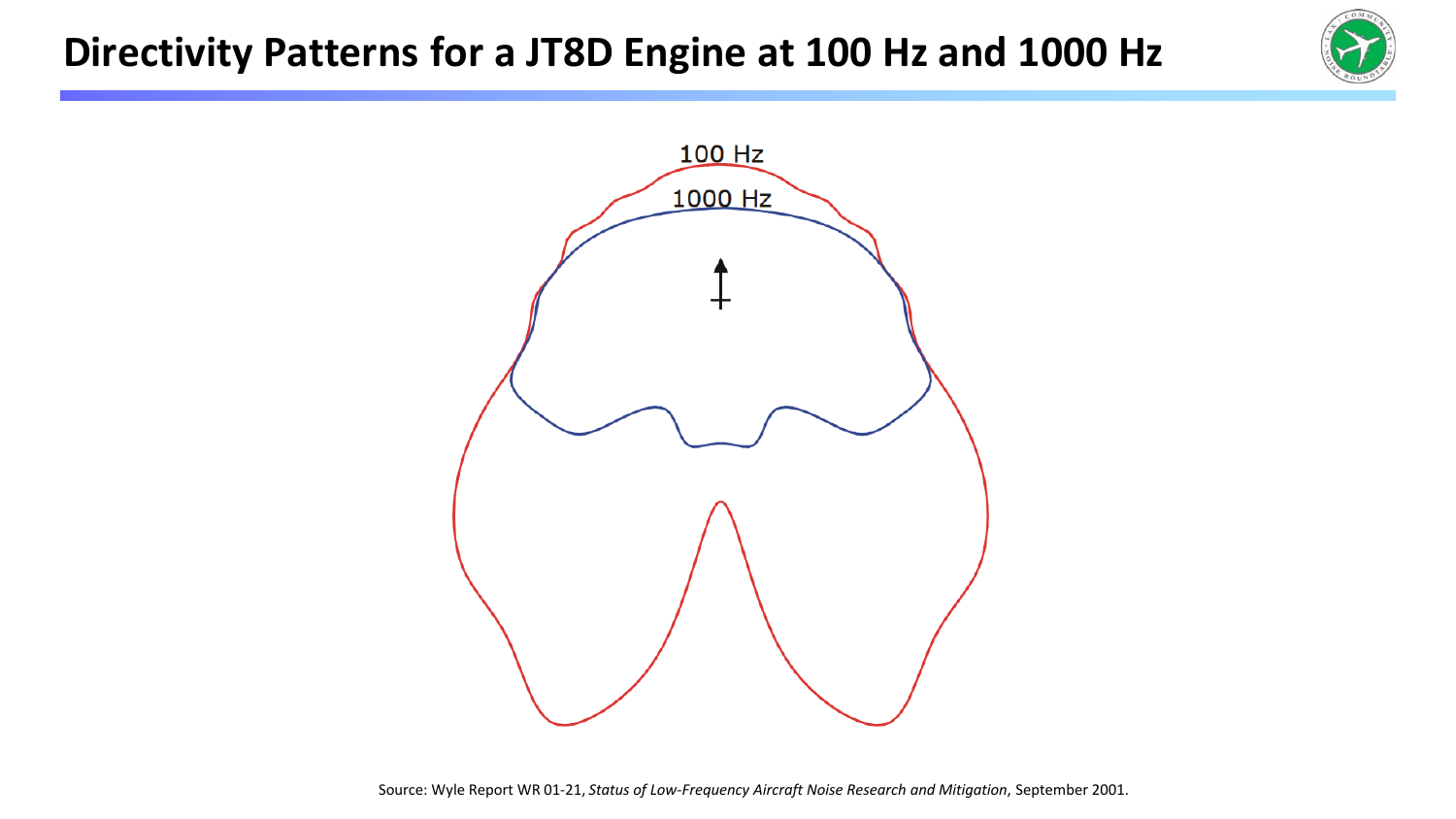

These independent studies/research efforts reached similar conclusions that are generalized as follows:

- The A-weighting frequency scale does not correlate well to human perception of the effects of LFN
- While specialized metrics such as the Low Frequency Sound Level (LFSL) have been developed to assess LFN from aircraft, C-weighting correlates well with human perception of the effects of LFN and is readily available on most sound level meters
- LFN is very difficult to mitigate in residential structures through conventional sound insulation techniques, but controlling the rattling of objects (dampening the movement of pictures on walls, bric-a-brac on shelves, etc.) reduces the perception of and annoyance with LFN
	- Typical sound insulation treatments (e.g., replacing windows and doors) reduces rattling in those building elements, which reduces community annoyance related to noise-induced vibrations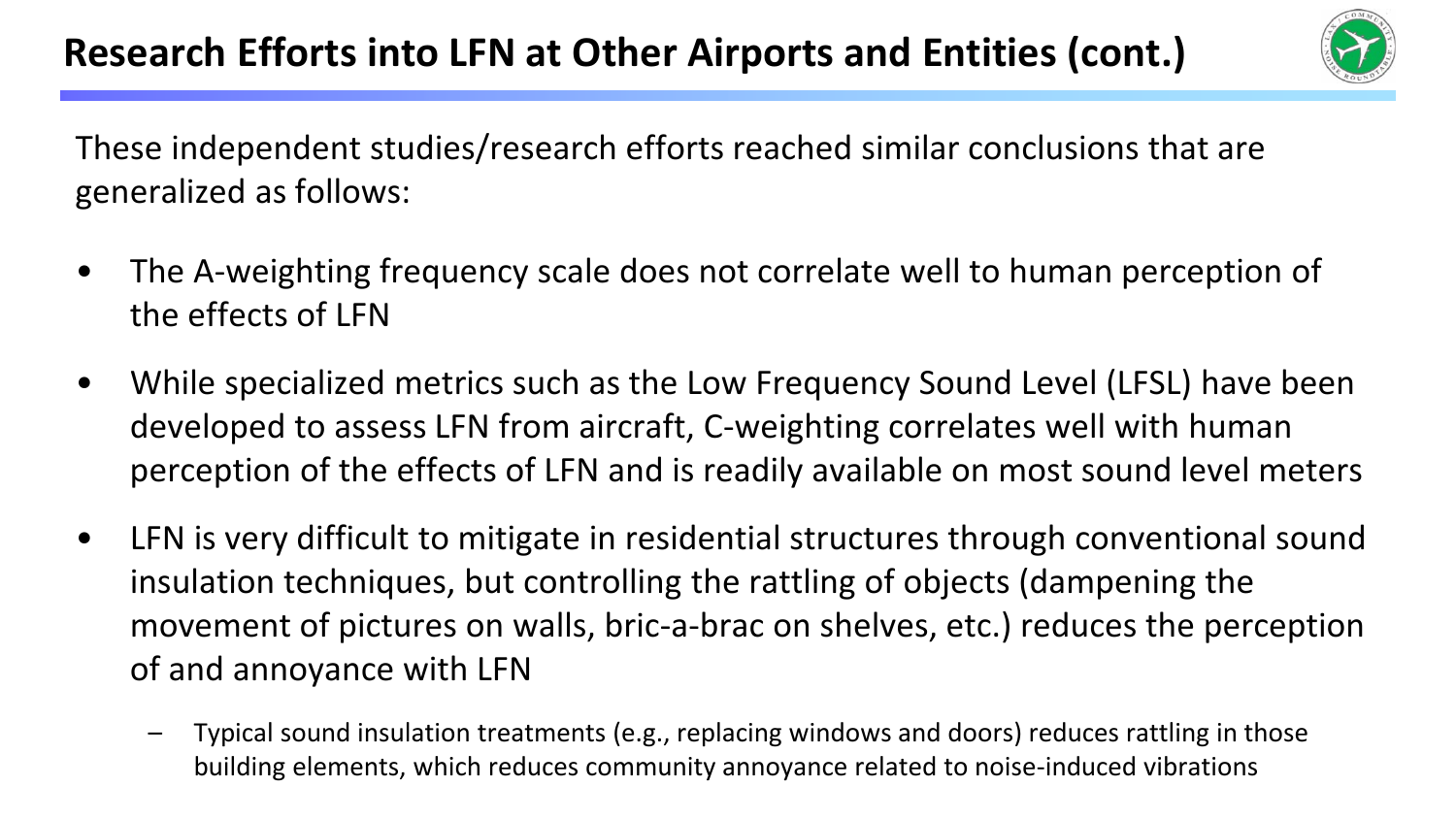

There has been no significant LFN research since the last Roundtable update in September of 2010:

- There are no new LFN mitigation measures beyond those identified in earlier studies
- The physics of LFN make it difficult to fully mitigate and make it easy to cause noise-induced vibrations at large distances from the airport
- Atmospheric conditions (i.e., downwind and inversion conditions) further influence the propagation of LFN
- Controlling the rattling of objects (dampening the movement of pictures on walls and bric-a-brac on shelves with felt pads and reducing window rattle) reduces the perception of and annoyance with LFN